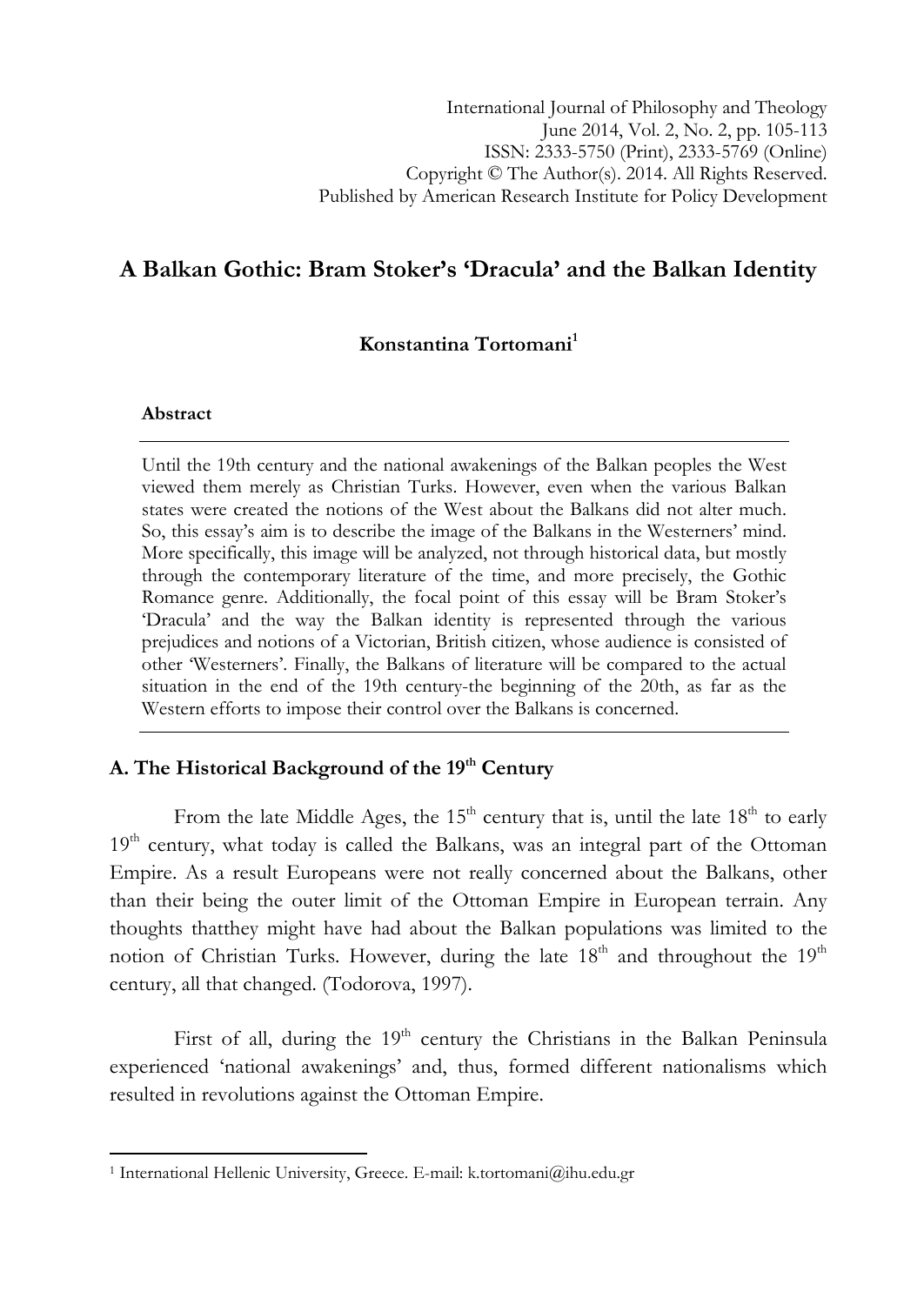This placed the Balkans, especially the southern and eastern Balkans<sup>2</sup>, in the European Powers'<sup>3</sup> center of attention, since all of them, more or less had interests lying with the Ottoman Empire's fate.About the northern parts of the Balkans, which belonged to the Austrian-Hungarian Empire, nationalism started to take roots there too, especially after the revolution of 1848 in Hungary. What is more, the national awakening of the Slavs in some provinces of the Empire was partly caused by the Mayarisation process, as also attested in Transylvania, were the Romanian nationalism appeared.(Goldsworthy, 1998).

So, the above mentioned issues were known to the Europeans and, as a result, the public opinions were divided in two, either for or against these revolutionary efforts. However, given that romanticism was a very strong influence in the  $19<sup>th</sup>$ century, the sympathy for the revolting populations took substantial dimensions. An example for this is philhellenism, which peaked as a phenomenon in the 1820's.(Todorova, 1997).

In addition, various facts, such as the slaughter and persecution of the Bulgarians by the Ottomans in the 1870's, were presented in the 'western' newspapers of the time and drawing a great deal of attention .

All the above, combined with romantic notions and stereotypes of the time, such as the image of the exotic, oriental, but at the same time barbaric and uncivilized Turk, resulted in exciting the imagination of the Europeans for the East and the Balkans in extension. An outcome of this was travelling towards eastern destinations. Until the 19<sup>th</sup> century such journeys would have been lengthy and difficult, however the invention of the railways provided a, relatively, comfortable and faster means of travel. (King, 2004).

Travelers, writers, even early anthropologists, visited the Balkans and then put their experiences into paper, to be shared with the rest of the European public.

These early accounts of the Balkans have contributed in shaping the public's opinion as to the perception of the unity of the Balkans as a whole and as to what is the Balkan Identity.

 $\overline{a}$ 

<sup>2</sup>In today's Serbia, Bulgaria, Greece and Romania.

<sup>3</sup>Mostly the British Empire, the Russian Empire, France, Prussia and the Hapsburgs (Austrian Empire).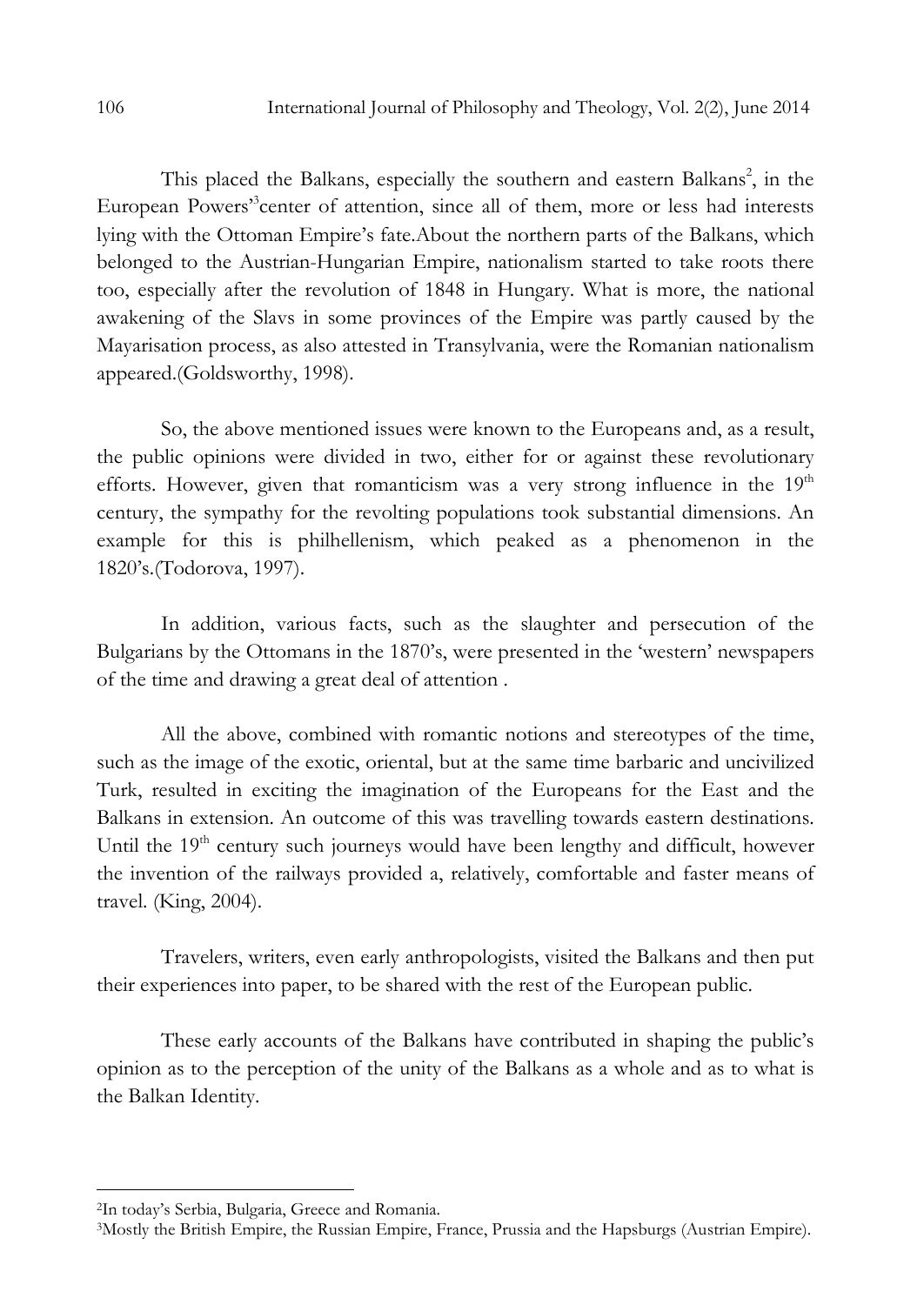Some of the stereotypes that surround the term Balkan are evident in these early works and, of course, are, even subconsciously so, compared with the western European perceptions of what is civilized.

As a result the Balkan is presented as an 'other', but this time, in contrast to the case of the Turks, an 'other' who at the same time is a Christian, and, in a way, another kind of a 'European' at close proximity. The latter is quite evident in the writings of early anthropologists, who tried to interpret the 'Balkan situation' using the theory of the stages of civilization, thus considering the Balkan populations as live figures of their western, uncivilized past.(Todorova, 1997).

This opportunity to visit the south-east, and especially the Balkans, was seized by writers of popular fiction. The most influential and widespread type of literature at the time was the Gothic romance novel. After the Industrial Revolution, Western Europe had 'discovered' science and rationalism, thus becoming somewhat unattractive and unfit for the supernatural and romances. This turned novelists' attention to a vast area, which was not only widely unknown to the European public, but also exciting and untouched by modern civilization. (Goldsworthy, 1998)

#### B. Balkan Gothic: Bram Stocker's Dracula

l

The influx of popular fiction writers in the Balkans resulted in a massive number of published novels, whose plots were placed in the general Balkan area. Some famous examples include Lord Byron's romantic poems about Greece, 'The Prisoner of Zenda' by Anthony Hope, Agatha Christie's 'The Secret of Chimneys', Horace Walpole's 'The Castle of Otrando' and the romantic gothic novel 'Carmilla' by Joseph Sheridan Le Fanu, one of the first novels to launch the 'vampire' in literature.

The common element in these novels is that, even though, they are placed specifically in the general Balkan area, the names of the countries used are fictional. Ruritania, Herzoslovakia, Styria<sup>4</sup> are a few names of such fictitious countries, which, however, sound rather genuinely 'Balkan'. This latter fact, the placement of the plots' settings in a familiar, but simultaneously imaginative place, is possibly a literary technique to excite and horrify effectively and from a certain distance.

<sup>4</sup>Styria is an actual province in Austria, but in the novel it is used with a supernatural setting.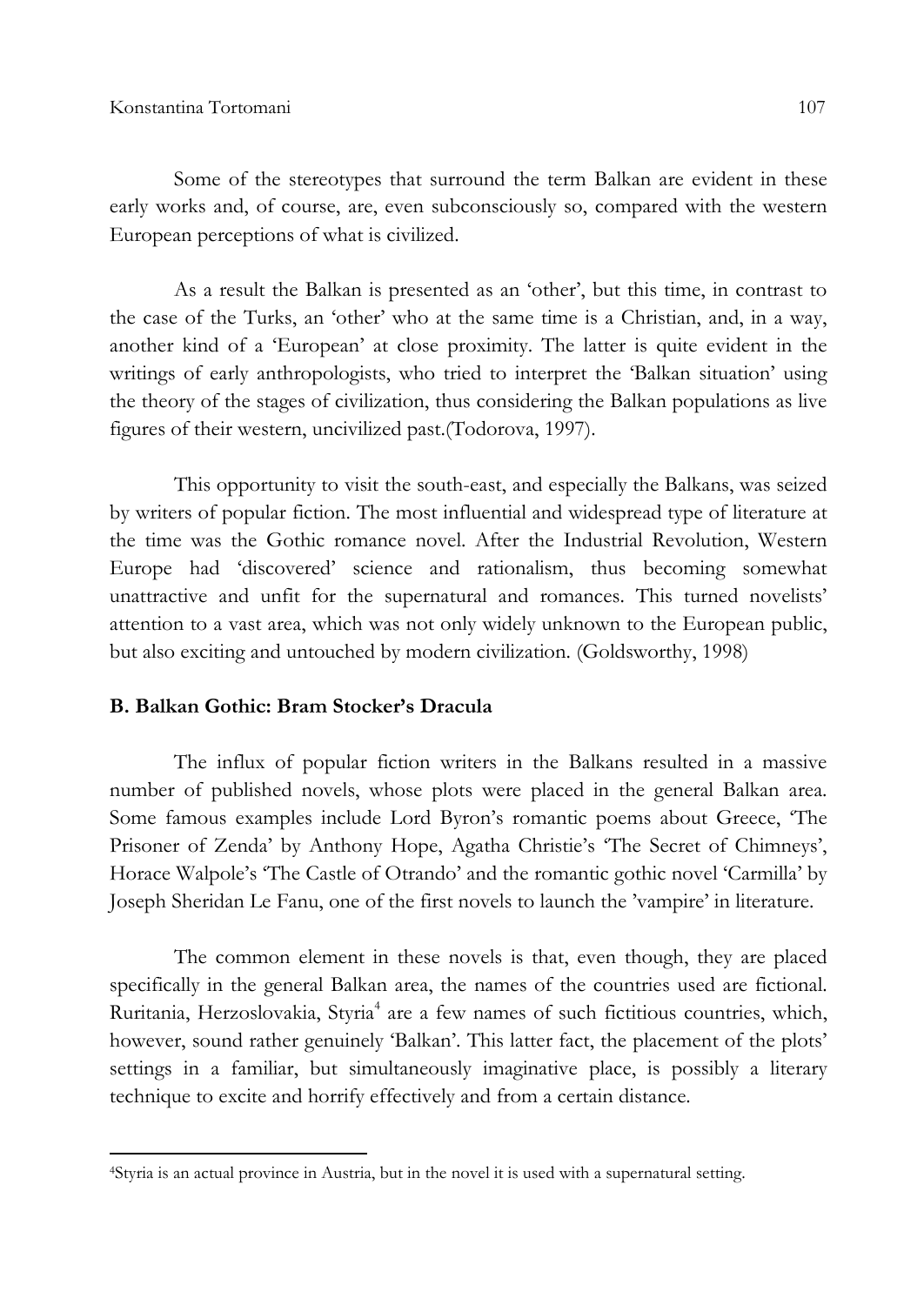Undoubtedly, the most notorious and beloved piece of the Gothic Romance novel is Bram Stocker's Dracula, which was published in 1897. The apparent protagonist of the novel is Count Dracula.

The background for this character was semi-historic, the Prince of Wallachia, Vlad (Tepes) III, also known as Vlad the Impaler or Dracula, which means son of the Dragon.

Vlad the Impaler (1431-1476) became notorious even during his lifetime, firstly for his success in the battlefield against the Turkish soldiers, thus getting his nickname, Impaler. However, he was also known in Europebecause ofprinted stories about him that circulated through Europe and Russia in the 15th, 16<sup>th</sup>and 17th centuries. An oral tradition favorable to Vlad the III startedin the 15th century in the area of modern Romania, a tradition that partly influencedboth the German and the Russian stories. Stories about Vlad can also be found insome Byzantine and Turkish sources as well as in the memoirs of pope Pius II. Yet theformer stories were the most widespread and contain themost well-known elements of the Dracula tradition. The German, Russian and Romanian stories about Vlad all differ in the way theyportray him. The German stories presented him as a bloodthirsty tyrantand a madman. Furthermore, they were used for propagandistic purposes against Vlad the IIIby Saxon merchants, with whom he had many disputes. Hungarian king MathiasCorvinus was also instrumental in the creation and circulation of these stories. In thesestories, Vlad was responsible for many kinds of unneeded torture and violence against differentpeoples. In contrast to this view of Vlad, the Russian stories portrayed him as a just and righteous, albeit cruel, but mostly his cruelty was justified because it was a means to protect his kingdom. However, the role of these stories as propaganda seemed to fade quite quickly,and they were absorbed into the normal literature of the time (Leatherdale, 1995, McNally and Florescu, 1994).

Bram Stocker had studied extensively, both historical and contemporary travel sources about the Balkans before writing 'Dracula'. Some examples for this are Emily Gerard's book about Transylvania, called 'The Land beyond the Forest' (1888) and an article called 'Transylvanian Superstitions' (1885), also written by her. Additionally, he used William Wilkinson's 'Account of the Principalities of Wallachia and Moldavia' (1820) and 'Magyarland', by 'A Fellow of the Carpathian Society' (1881), among others. All the above research was mentioned in Bram Stocker's notes, where one encounters, also listed books about folk beliefs in the Balkans. (Goldsworthy, 1998).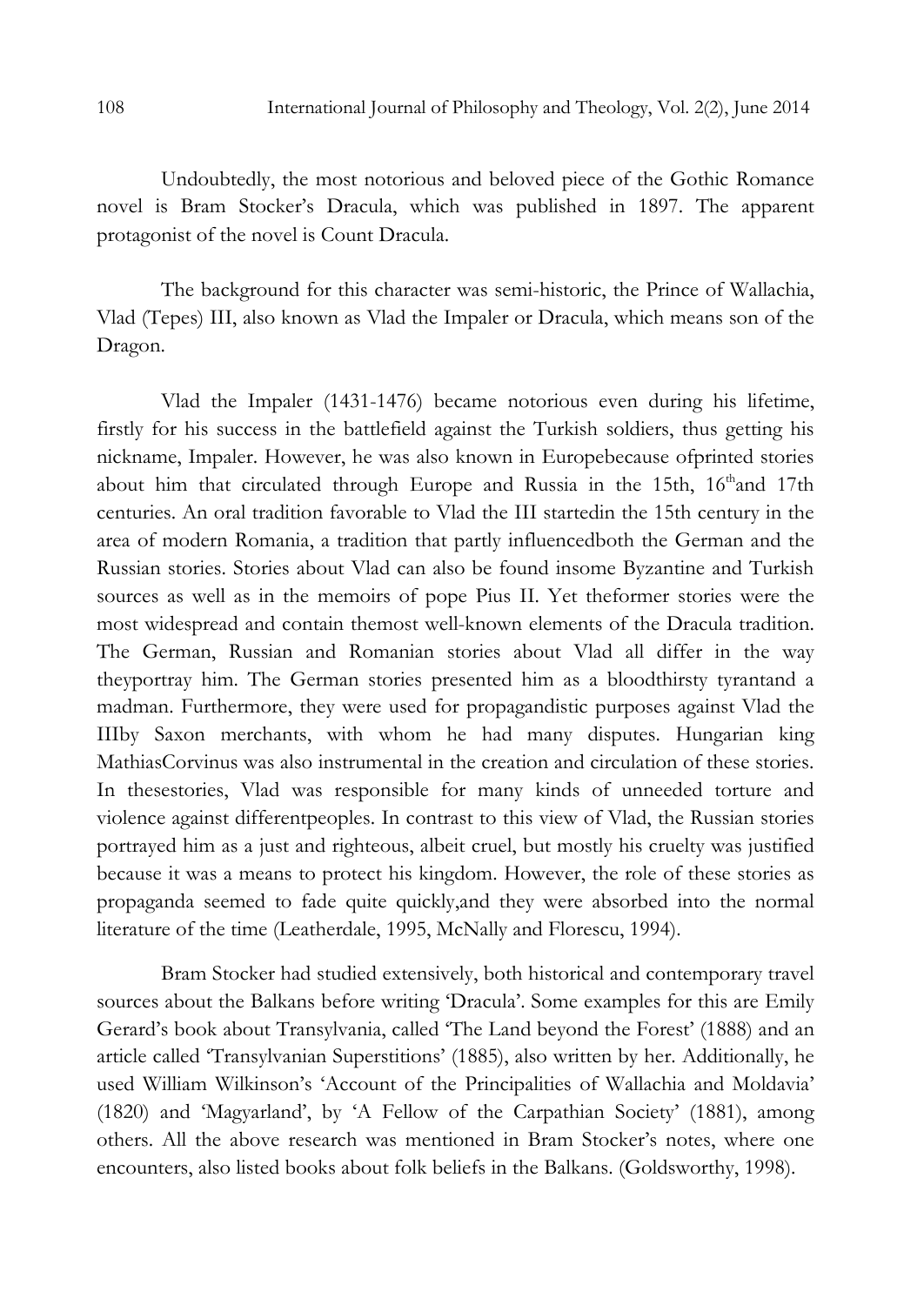A common characteristic of these books, however, is that they were written, mainly, by British officers, such as army or administrative officers, or even, by their wives.

As a result, all of those accounts of the Balkans are, rather, biased since they contain notions of British superiority, annoyance by the different customs and circumstances, such as non-punctual train timetables. In Bram Stocker's Dracula, Jonathan Harker, a British solicitor, does complain about the punctuality of trains or more precisely the lack thereof:'It seems to me that the further east you go the more unpunctual the trains. What ought they to be in China?'and 'Left Munich at 8.35 p.m. on 1<sup>st</sup> May, arriving at Vienna early next morning; should have arrived at 6.46, but train was an hour late'. Here, it would seem that Harker has a somewhat patronizing and disapproving tone, perhaps, befitting of the stereotype of the Victorian-era British citizen. (Leatherdale, 1995, Stocker, 1897).

So, it seems, Bram Stocker used some actual facts about Transylvania, and he even based his central character on an actual, historical person, although he never mentioned anything about impalements or torture in the novel that would indicate how much he knew about Vlad the III's infamy. However, he manipulated his research findings in order to serve his purposes more adequately. For example he changed both the origin and the ruling place of Count Dracula. The historical 'Dracula', Vlad the III lived and ruled in Wallachia, but Bram Stocker placed him in the most remote parts of the neighboring Transylvania, the Borgo Pass<sup>5</sup>.(Goldsworthy, 1998). One of the most famous parts of the novel is the one where the English solicitor, Jonathan Harker, travels through Transylvania. What he described was a country of extensive forests, mist-shrouded mountains, howling wolves and gloomy castles. Transylvania, placed in the remote and borderline periphery of Europe, is also placed by Bram Stocker in the mental periphery of Europe as well, in a kingdom where superstitions and demonic creatures, such as werewolves and vampires, are still both widespread and, very much indeed, real. (Leatherdale, 1995).

l

<sup>5</sup>The Borgo Pass lies in the borders of Transylvania with Moldavia.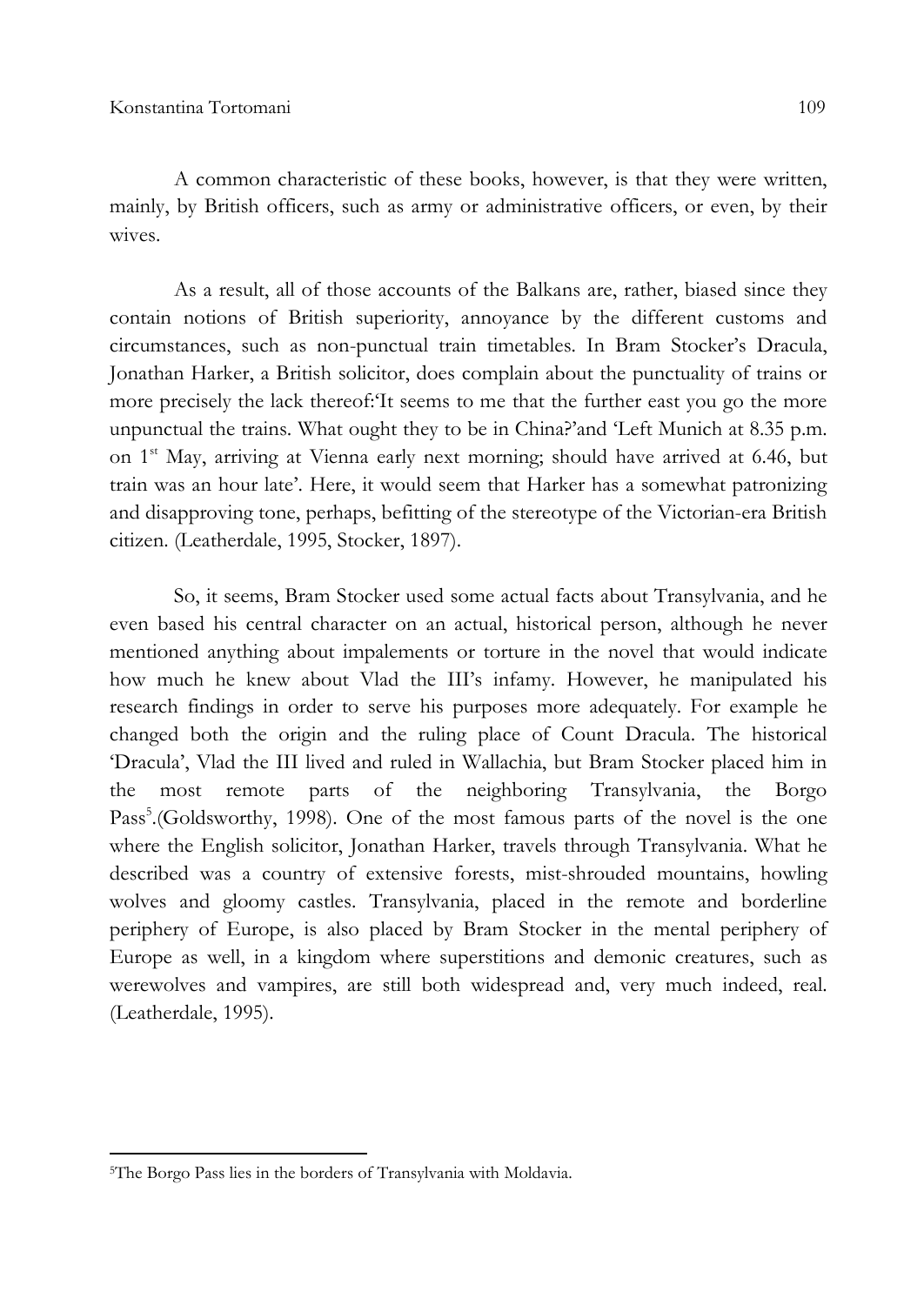However, the most interesting alteration is Count Dracula's origins. In Bram Stocker's book Count Dracula explains his origins to Jonathan Harker thus: 'I am a Boyar'… 'We Szekelys have a right to be proud for in our veins runs the blood of many brave races, which fight as the lions fight... the Ugric tribe bore down from Iceland …. What devil or what witch was ever so great as Attila, whose blood runs through these veins?' So, first and foremost Dracula describes himself as a Szeckler.

 Szecklers were frontiersmen, who defended the Austro-Hungarian borders against the Ottomans and as a reward they were autonomous and owned land in the region of these borders. They were related to the Hungarians, spoke the Hungarian language and were Christians as well. However, they also claimed ascendancy from the Huns, and so it not surprising that Dracula claims to have the 'blood of Attila running in his veins'.So Count Dracula has, supposedly, mixed blood in his veins, he is European, but also Hun. This Szeckler identity, double in its nature, both familiar and alien, is given to him so that he sounds exotic, but, nonetheless, European. (Goldsworthy, 1998, Stocker, 1897).

Additionally, in the same speech to Jonathan Harker, Dracula talks about attempted invasions of 'the Magyar, the Lombard, the Avar, the Bulgar and the Turk' in his land. Also, Dracula himself calls his land 'a whirlpool of nations', and when Harker reaches Transylvania, he encounters Slovaks and Czechs, in other words Slavs: 'Here and there we passed Czechs and Slovaks, all in picturesque attire, but I noticed that goiter was painfully prevalent.'(Leatherdale, 1995).

Bram Stoker, explains, through Harker, at the very beginning of his novel the different components that comprise Transylvania's population. 'In the population of Transylvania there are four distinct nationalities: Saxons in the South, and mixed with them the Wallachs, who are the descendants of the Dacians; Magyars in the West, and Szekelys in the East and North. I am going among the latter, who claim to be descended from Attila and the Huns. This may be so, for when the Magyars conquered the country in the eleventh century they found the Huns settled in it.'(Stoker, 1897).

Of course, at the time Transylvania was, really, inhabited by Romanians, Hungarians, Saxons, Gypsies, even Jews and Armenians, although, limited numbers of Serbs, Slovaks, Bulgarians, Greeks and Ruthenians, Ukrainians that is, were living in the area as well.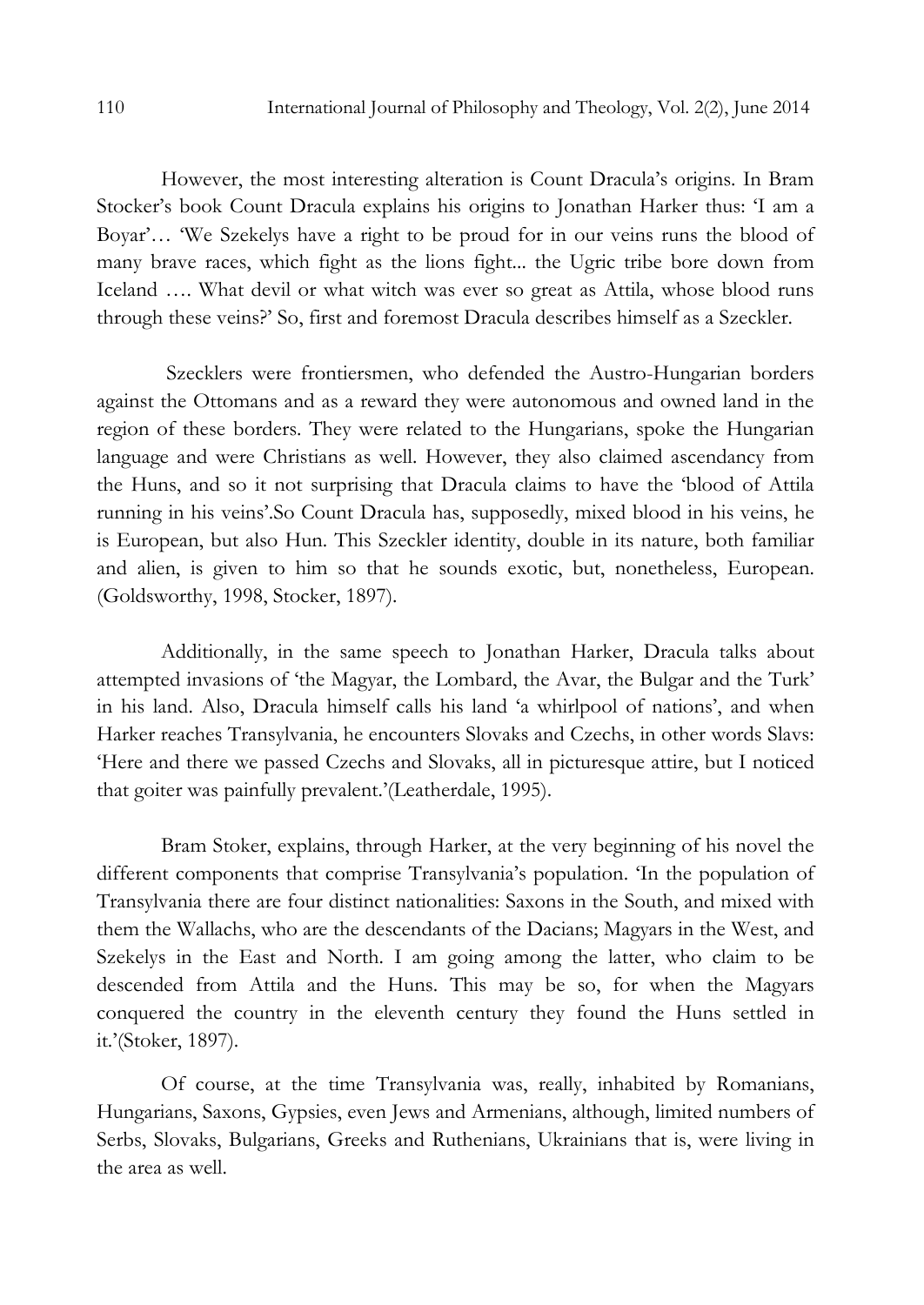l

This information is given by Harker in the form of a travel account with ethnographic references, something quite common for the Victorian era traveler, and as is the case with the comment about the thyroid problems in Transylvania's population, Bram Stocker wanted his narrative to sound as realistic as possible.(Leatherdale, 1995).

However, what one could not fail to notice, is that Bram Stocker points out through Harker the 'Balkan Condition'. To be more specific, with all the above details about both Dracula's bizarre origin and the multi-ethnic population in Transylvania, Bram Stocker refers to the problem of the origin of the Balkan population and the Balkan identity in general. Conquered by the Ottomans and having experienced many invasions from many different tribes, such as the Huns, the Slavs and many others, the Balkans were certainly European, but then spoiled in a way, maybe even 'impure' in the eyes of the 'purely' Western-European British gentleman. Basically, the Balkans are presented as an 'Other' in European land, constantly in contrast to the 'normal', western European.

Later on in the novel, Dracula travels to England and attacks the British in their own land. The unholy, impure vampire corrupts and pollutes, in a way the puritan, Victorian-English population. Bram Stocker might have chosen a Balkan origin for his blood sucking vampire in order to articulate the Western Europeans' fear, among others, of the Balkans and the threat that they possess in terms of not only cultural, but also political instability in Europe. According to a contemporary writer's, Charles Woods<sup>6</sup>, view it was proven by history that the 'Near East', the general area of the Balkans that is, has been both the apple of discord and the center stage of wars and it constitutes a constant danger for peace. Moreover, Dracula, as a symbol for the Balkan Identity, is considered a threat because he, too, is European. As Harker noticed when he first encountered Dracula, the Count could speak excellent English and later on in the novel, when he arrives in England he boasts that he does not seem foreign to the English. What is the most dangerous element of this kind of 'other' is that he can pass completely unnoticed because he can disappear into the background, exactly because of his European origin.(Goldsworthy,1998).

<sup>6</sup>Henry Charles Wood was a British writer and a member of the Royal Geographical Society. He travelled extensively to the Balkans and Asia Minor and was used a special correspondent by several British papers. The above mentioned quote is taken from his article 'The Danger Zone of Europe' (1911).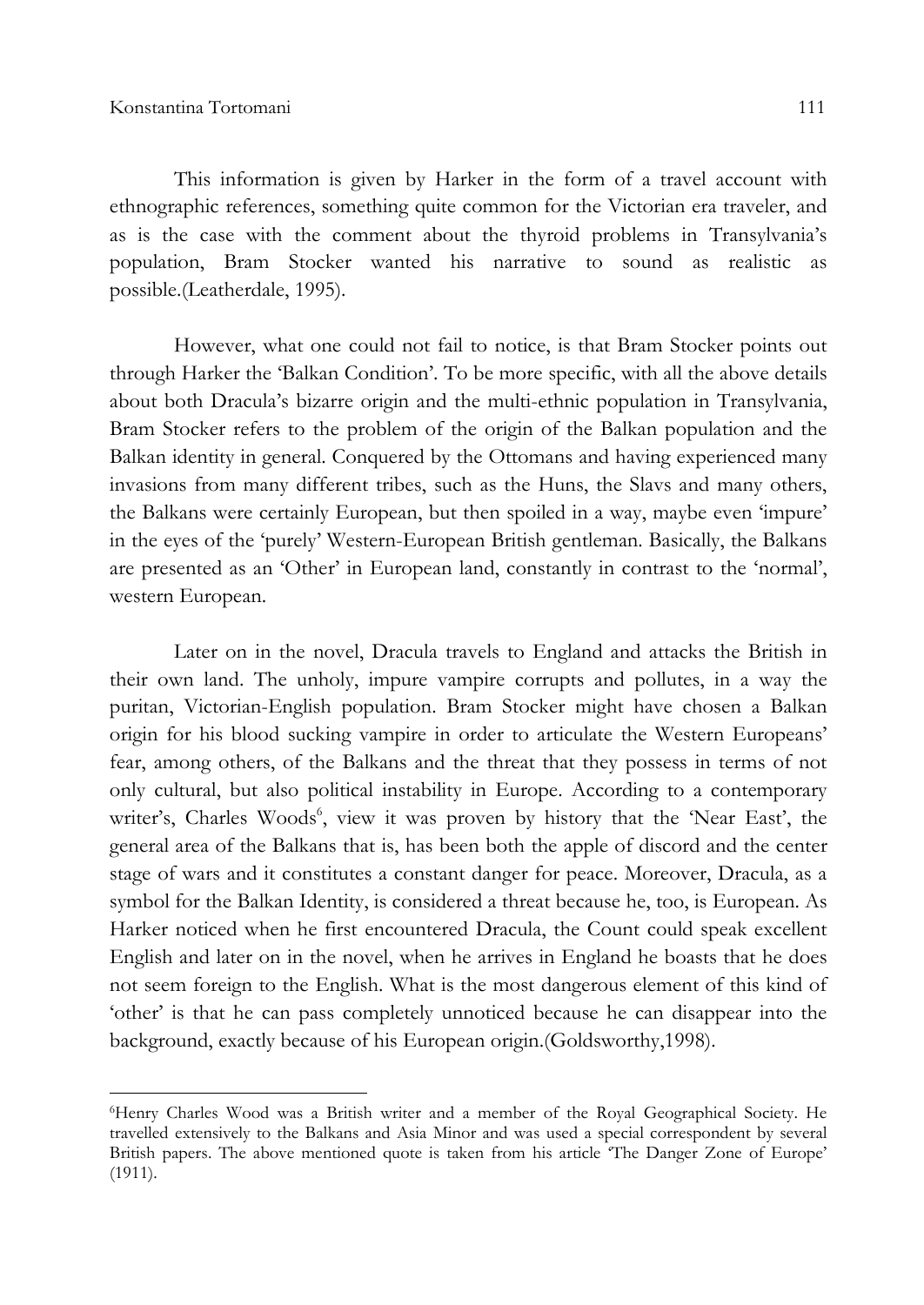Furthermore, recent studies suggest another dimension of Dracula's demonization, which is seen as a reverse colonization. To be more specific, during the late 19<sup>th</sup> century a great deal of invasion novels had been published in England and one plausible interpretation suggests that the British see in Dracula and other monsters the monstrosity of their own colonialist behavior, reflected back at them.

Finally, in the end of the novel, it so happens that an Englishman (Harker), a Dutchman (Van Helsing) and an American (Quincey) slaughter Dracula with symbolically charged weapons: a kukri (symbol of the British imperialism) and a bowie knife (traditional American hunting knife). Basically, as it is the case with reallife political situations, in the novel as well, it takes more than one Great Power to 'extinguish' the Balkan threat. Let us not forget that during the late  $19<sup>th</sup>$  and early  $20<sup>th</sup>$ century the Western Powers interfered a lot in the Balkans in order to 'restore order' in the area. In reality, order in these cases meant western control. The independent Albanian state was to be governed by Dutch, and the problems in the area of Macedonia were to be solved by the means of an Italian governor with five more officers, each one a representative of the five Great Powers (Murszteg agreement<sup>7</sup>, 1903-1908). (Goldsworthy,1998).

In conclusion, Bram Stoker's 'Dracula', seems to be a highly representative of its time work of literature. The eerie gothic atmosphere is intertwined with ethnological and political notions of the  $19<sup>th</sup>$  centuryVictorian-British society, thus embroidering reality and fantasy in a unique and inexplicable setting. Furthermore, various Western European prejudices against the Balkan peoples are reduced to supernatural causes: their, alleged, semi-wild, uncivilized nature is demonstrated as beastly and demonic, not only in the intellectual, but also in the physical sphere. However, Dracula still has another side, which resembles that of the Europeans', as he, and his people, is partly European.This association constitutes a great danger in the Westerners' eyes, for what would happen if the Balkan threat out-influenced Western-European civilization. So, Dracula has to be vanquished for the order of thingsto remain intact.

 $\overline{a}$ 

<sup>7</sup>The Murszteg agreement was signed between the Great Powers and the Ottoman Empire as an intervention in Macedonia, because it was claimed by all the surrounding Balkan states.